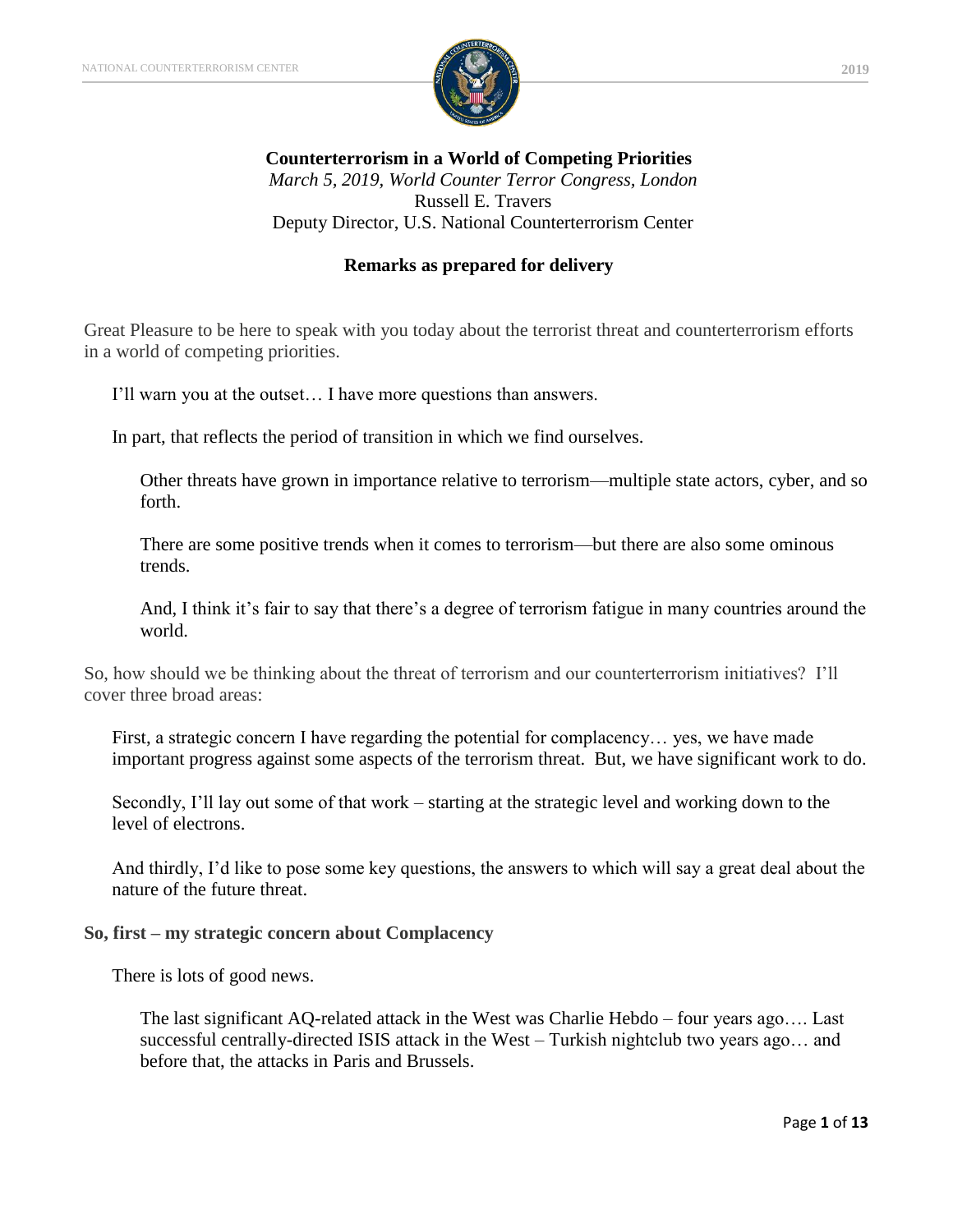

There has been tremendous military effort in Iraq/Syria to eliminate the so-called Caliphate.

We have captured/killed many skilled operatives.

That has had many second-order effects adversely impacting on ISIS: resource constraints in some areas… less messaging—and importantly, less sophisticated messaging… morale issues… and ideological schisms.

Compared to the situation in past years, there is a diminished large-scale, external attack capability.

Beyond Iraq and Syria, globally, some ISIS affiliates have also been under pressure.

And HVE attacks in Europe dropped substantially from 2017 to 2018.

We've also seen efforts to improve border security—particularly in the EU after the Paris and Brussels attacks… And, there has been improved information sharing and multinational coordination to interrupt plots… And, we've seen a growing partnership with the private sector to make cyberspace less hospitable.

Moreover, we have seen improvements in some countries that have historically been challenged to address inter-service cooperation necessary to mitigate the impact of terrorist attacks.

Compare the Kenyan response to the al-Shabaab attacks in Nairobi against the Westgate Mall in 2013 and DusitD2 hotel a few weeks ago.

Attack of the Westgate Mall in 2013 — 67 victims. Went on for two days.

Dusit Hotel: last month 15 victims. Better coordination among Kenyan CT services. Over in a matter of hours.

We will never eliminate terrorism, but a tremendous amount of good work has been done.

**On the other hand**…. In the first two months of this year, we have seen 200+ attacks in 14 countries, killing or injuring more than 800 people. And ongoing arrests have continued in many other countries of individuals tied to ISIS.

More broadly, when I started working counterterrorism after 9/11, we were overwhelmingly focused on al-Qa'ida and one piece of real estate in the Afghanistan/Pakistan region.

Now we see a primary threat in many of our countries being homegrown violent extremists.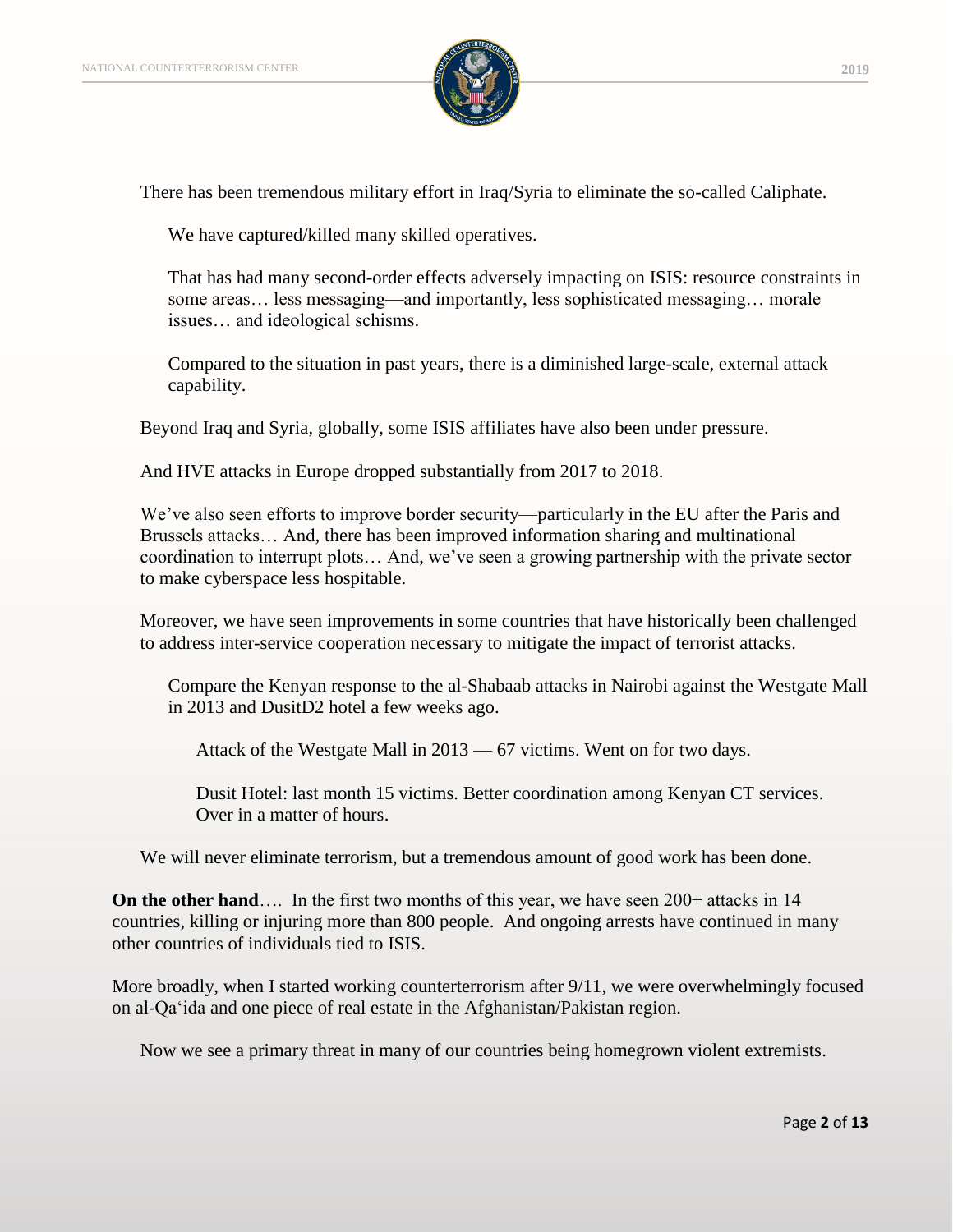

Despite the elimination of the so-called Caliphate, we have an active ISIS insurgency in Iraq and Syria and a sufficient command structure such that it maintains cohesion over twenty-odd ISIS branches and networks around the globe.

al-Qa'ida has received rather less attention over the past few years; but, it too retains a command structure and multiple affiliates around the globe.

### **Very diffuse, diverse Sunni extremist threat**.

While I won't have time to address it, we have an active Iranian and Shia terrorist threat.

Beyond Islamic terrorism, we are also seeing a growing threat of both right-wing and left-wing domestic terrorism.

**More conceptually**, I'd suggest looking at terrorist capabilities through the prism of globalization. Terrorism is not, and never has been, "existential,"— unless it changes who were are as a people.

But individual terrorists and associated networks have the ability to have outsized effects because of the ways in which they exploit the attributes of globalization. They're good at it. And they're innovative.

We've seen the use of encrypted communications for operational planning.

The use of social media for everything from the spread of propaganda to knowledge transfer.

We've seen innovative packaging of explosives for many years as terrorists seek to avoid airline screening and detection.

We're in the relatively early stages of terrorist use of drones and UAVs for reconnaissance, swarm attacks, explosive delivery means and even assassination attempts.

High-quality, fraudulent travel documents pose a growing threat to border security.

We will see greater use of cryptocurrencies and mobile banking to fund operations.

And the potential terrorist use of chemical and biological weaponry has moved from being a low-probability, high-impact eventuality to something that is considered much more likely.

In virtually all these cases, the illicit use of technology has advanced far faster than has the legal and policy framework to deal with terrorist potential.

So … yes, the world has done a great deal to address many aspects of the terrorist threat.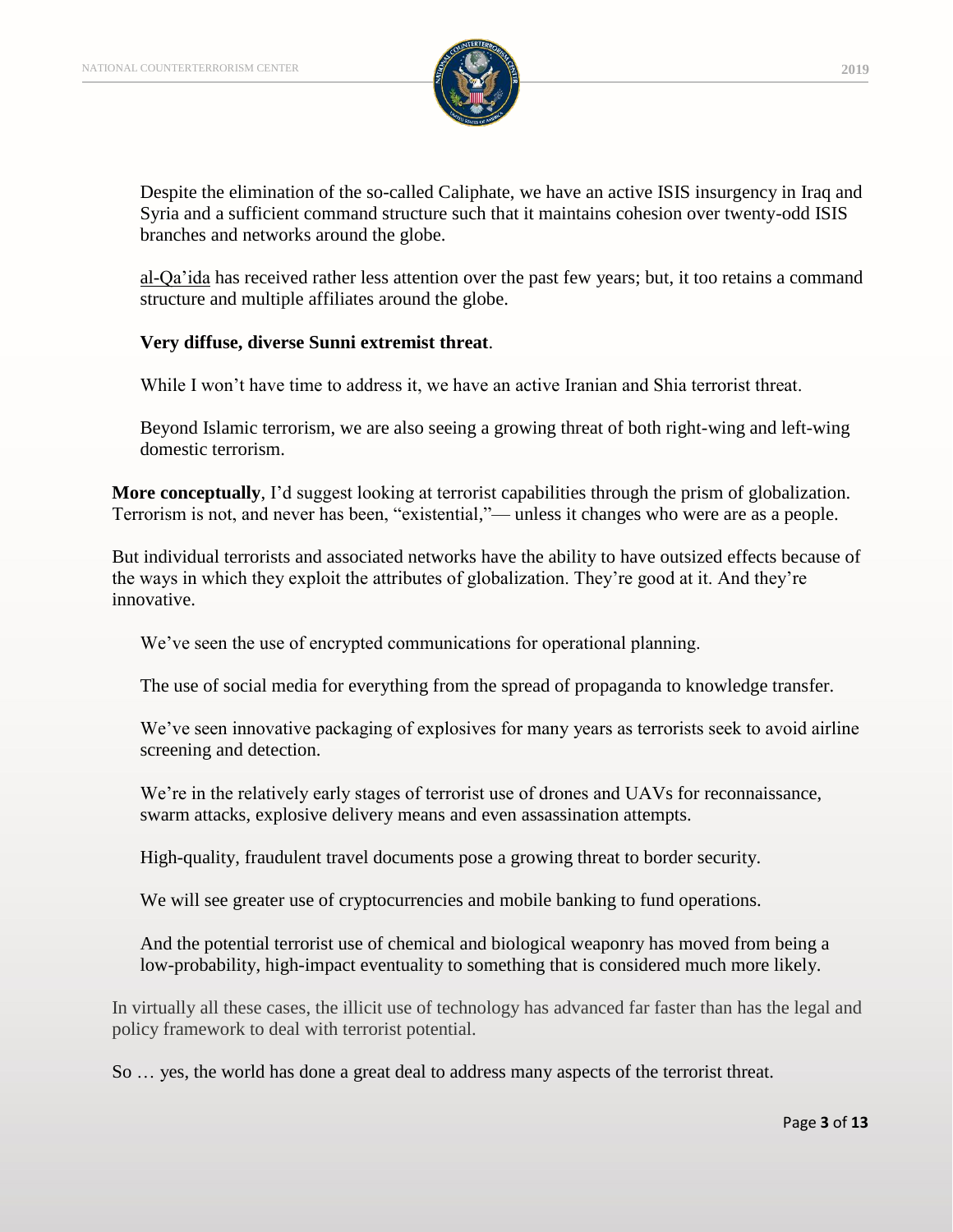

The elimination of the Caliphate has, at least temporarily, adversely impacted ISIS' ability to orchestrate large-scale external operations.

Nevertheless, we need to avoid premature declaration of victory and certainly need to avoid any sense of complacency.

**The second area I want to address constitutes four Must Dos**—**starting at the Strategic level and working down to the electron level as we seek to posture ourselves for a generational struggle against terrorism.**

**First "must do"** is the need to realistically describe what victory would look like, and put ourselves on a path to getting there. In general, CT strategies all incorporate similar themes: destroy terrorist organizations… protect the homeland… integrate all elements of state power…foster partnerships… deal with underlying conditions… win the war of ideas.

We have seen varying degrees of progress.

We have performed better in the kinetic operations overseas… and the realm of protecting our homeland.

We've seen less progress in the war of ideas/underlying conditions.

What would constitute "victory"?

Presumably, we want to degrade terrorist organizations to the point where local jurisdictions can deal with the threat.

Coherent formulation.

If we view the situation narrowly—focus on winning battles overseas against specific individuals, while shoring up defenses at home—we're doing pretty well.

The fact that we've not seen major externally-directed attacks against the West in a few years would seem to be evidence of that notion.

We've also been saying for well over a decade that we can't capture/kill our way to victory

In that regard…. operational community/kinetic operations have effectively bought us time.

Been used to good effect to eliminate specific plotters.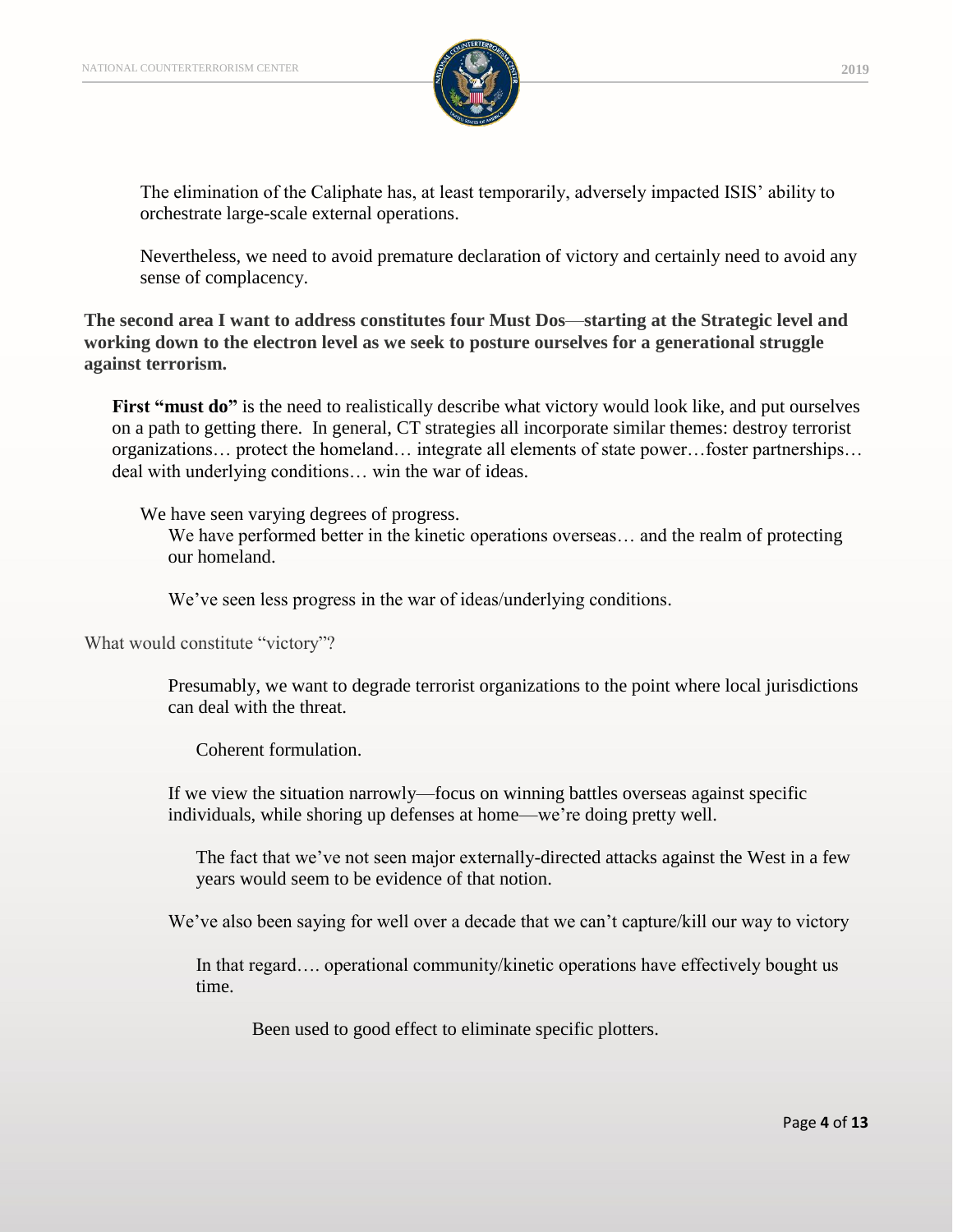

But, if we believe that a prerequisite for long-term success is the need for structural changes, winning the war of ideas, combatting some portion of underlying conditions, we simply have not seen as much progress.

The imperative for preventative action is not new—our own 9/11 Commission stressed the need.

How do we/should we think about the problem and where to engage in a resourceconstrained CT effort?

At the very least, this suggests that we'll need to maintain balance in our toolkit.

Military and law enforcement operations will always have a role.

But any number of academic studies have concluded that there are far more radicalized individuals today than there were at the time of 9/11. The recently released report by the Task Force on Extremism in Fragile States concluded that the number of Salafi-jihadist fighters has more than tripled since 9/11. Other studies suggest the growth has been even greater. And NCTC's terrorist identities data base of known and suspected terrorists has grown by an order of magnitude over the past 15 years.

Kinetic operations and increased border security simply won't keep pace with that problem. We must address the conditions causing disaffected youth embracing violent jihad. More on this later.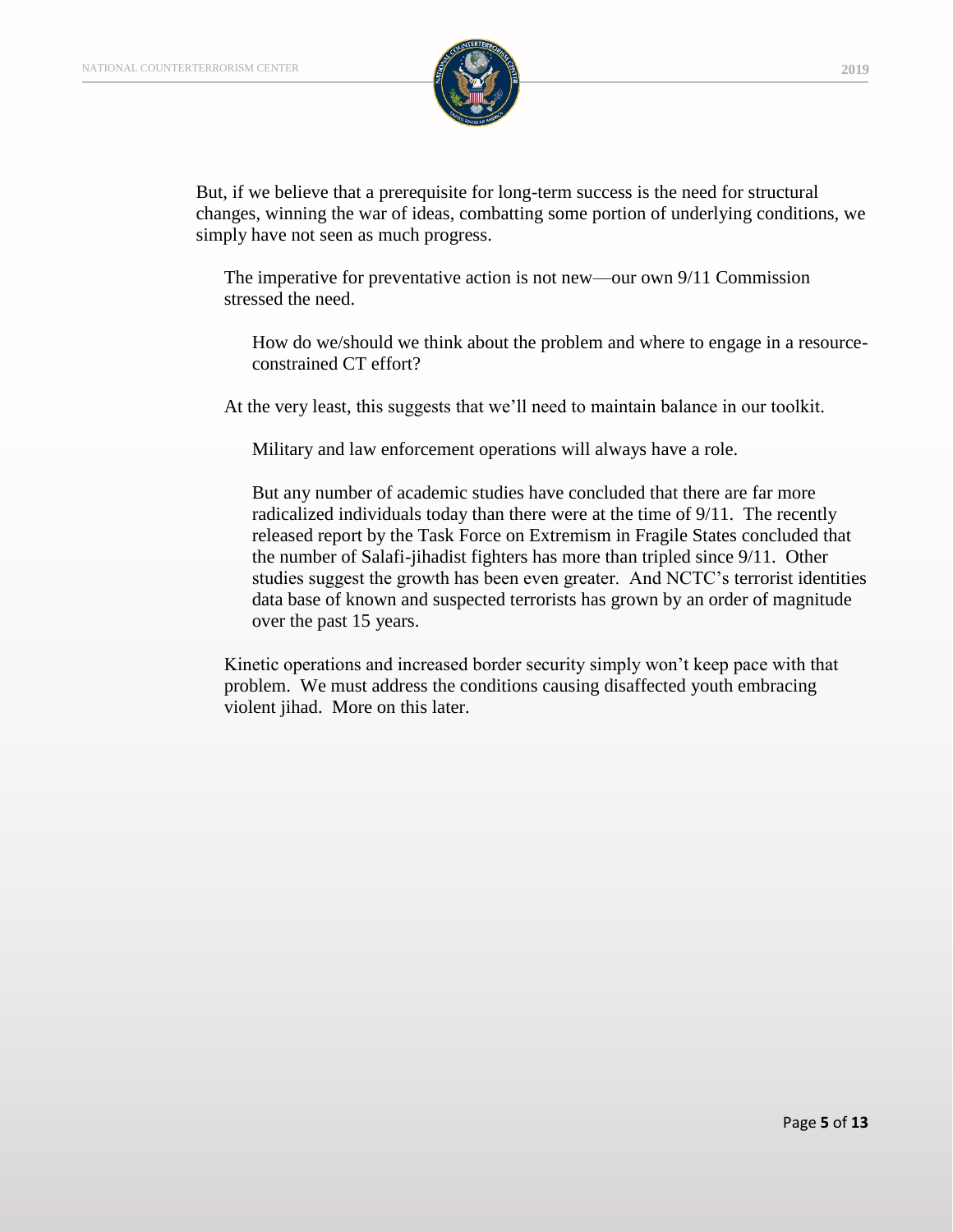

The **second "must do"** is the need for integration: Whole of Government… Whole of Society…

The U.S. came to recognize the imperative to operate in a whole-of-government fashion as a result of 9/11. Two of the hijackers – despite being previously known to parts of our government as known or suspected terrorists were not properly watchlisted. As a result they were able to obtain visas, move freely around the country, and eventually board aircraft. The reason was partly about information sharing, but it was more an architecture problem. We had unconnected data bases and watchlists.

We needed to ensure that any government screener, be they a State Department visa officer, an airline security official, a DHS inspector on the Canadian or Mexican border, or a police officer inside the U.S., would be able to determine if the person in front of them was known to any part of the USG as a known or suspected terrorist.

This whole-of-government approach involved changes in information sharing, business processes and our IT architecture.

We built a largely names-based, biographic system that has worked to great effect.

But…the bad guys are getting smarter, and we'll need to evolve. As we saw in the attacks in Paris and Brussels, the use of high-quality, fake national ID cards and passports will challenge any names-based system. To ensure operational relevance, we will need to strive for near realtime vetting such that the officer doing the screening can enter available biographic and biometric information and determine if there is any available data to suggest that the individual is a known or suspected terrorist.

We will need to enhance our focus on collection, sharing, and using biometrics.

With upwards of two million screening opportunities per day, this near real-time biographic/biometric screening will be a daunting task, but it will be required to keep pace with the threat.

Beyond whole-of-government, we also need whole-of-society approaches—in particular, the need to partner with the private sector. For example, over the past four years, the technology sector has taken great strides to address the problem of terrorist groups using their platforms to disseminate propaganda and radicalize vulnerable individuals.

For instance,

In 2017, several major technology companies came together to form the Global Internet Forum to Counter Terrorism (GIF-CT) to share information and disrupt terrorist use of social media.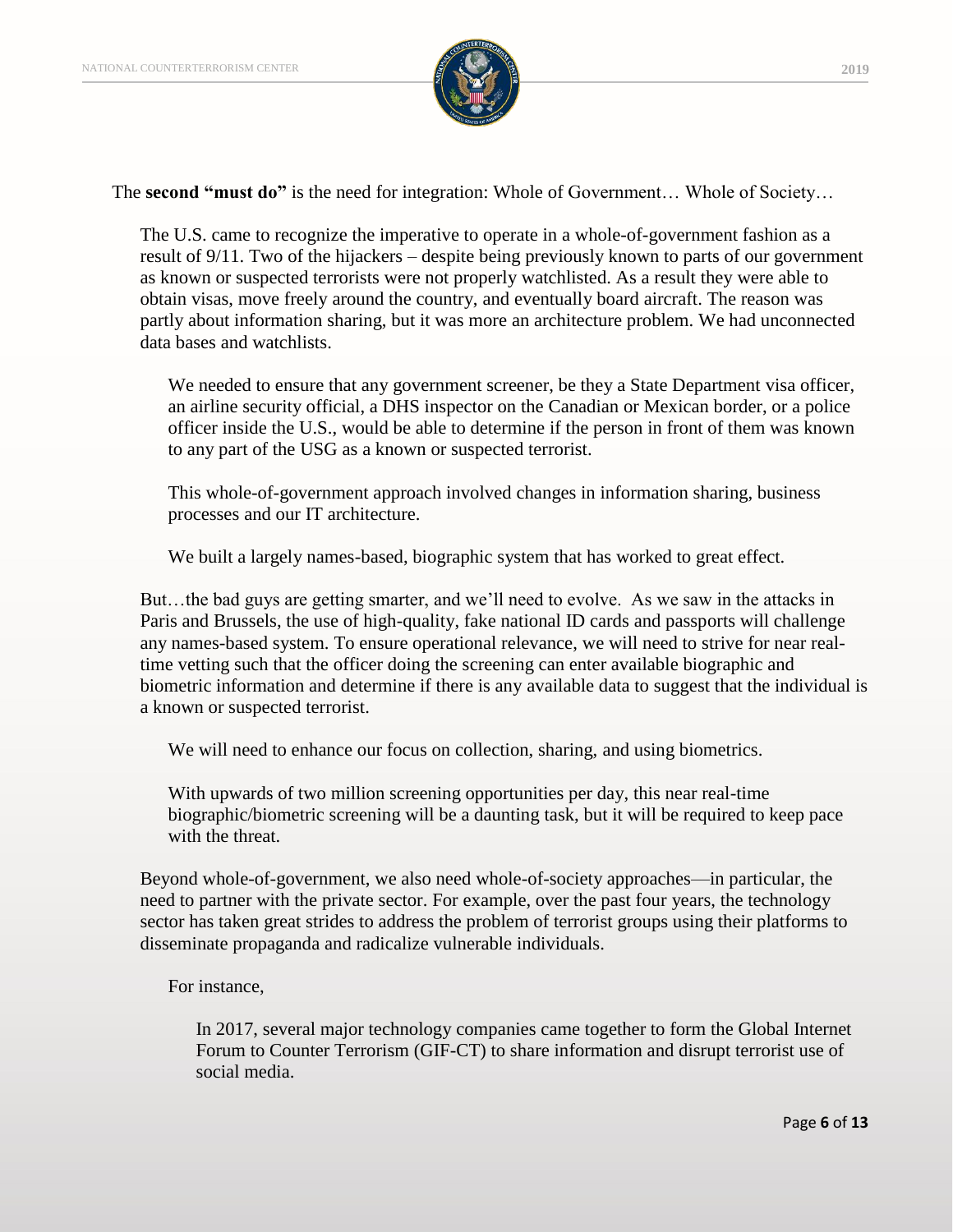

Twitter suspended well over a million accounts for promoting terrorism. Many were suspended before the account could send its first tweet.

And, since October 2016, Google has been diverting individuals who search for key terrorist terms to anti-extremist search results on YouTube.

These are all great initiatives, but terrorists are innovative and we will need to continue a close partnership.

Ideally, the GIF-CT will expand to smaller companies.

Algorithms used to remove propaganda will need to improve.

And there will be many difficult issues that must be addressed—for instance what exactly constitutes "terrorist content" on the internet, and where are the boundaries with free speech? The answer is not self-evident and must be addressed via close consultations between the government and private sector to strike the right balance.

These kinds of close government/private sector partnerships are equally applicable to other sectors and must be expanded.

**The third "must do**" is to maintain a robust intelligence capability.

A globally dispersed and diffuse terrorism threat places great pressure on our intelligence services.

We need to evaluate the terrorist threat at multiple levels and have sufficient insight to determine if/when they pose an expanding threat.

We are seeing local, indigenous Islamic insurgencies around the globe seek to affiliate themselves with ISIS. And with that comes greater interest in attacking western interests…

I'd cite for instance the longstanding insurgency in northern Mozambique—just last week they conducted an attack on U.S. energy interests.

Extrapolate that to current and budding ISIS affiliates around the world and you get some sense of the intelligence challenge.

Moreover, we need sufficient insight into these indigenous insurgencies to assess if they are expanding beyond a local and regional threat to one that may threaten the homeland. This can be challenging: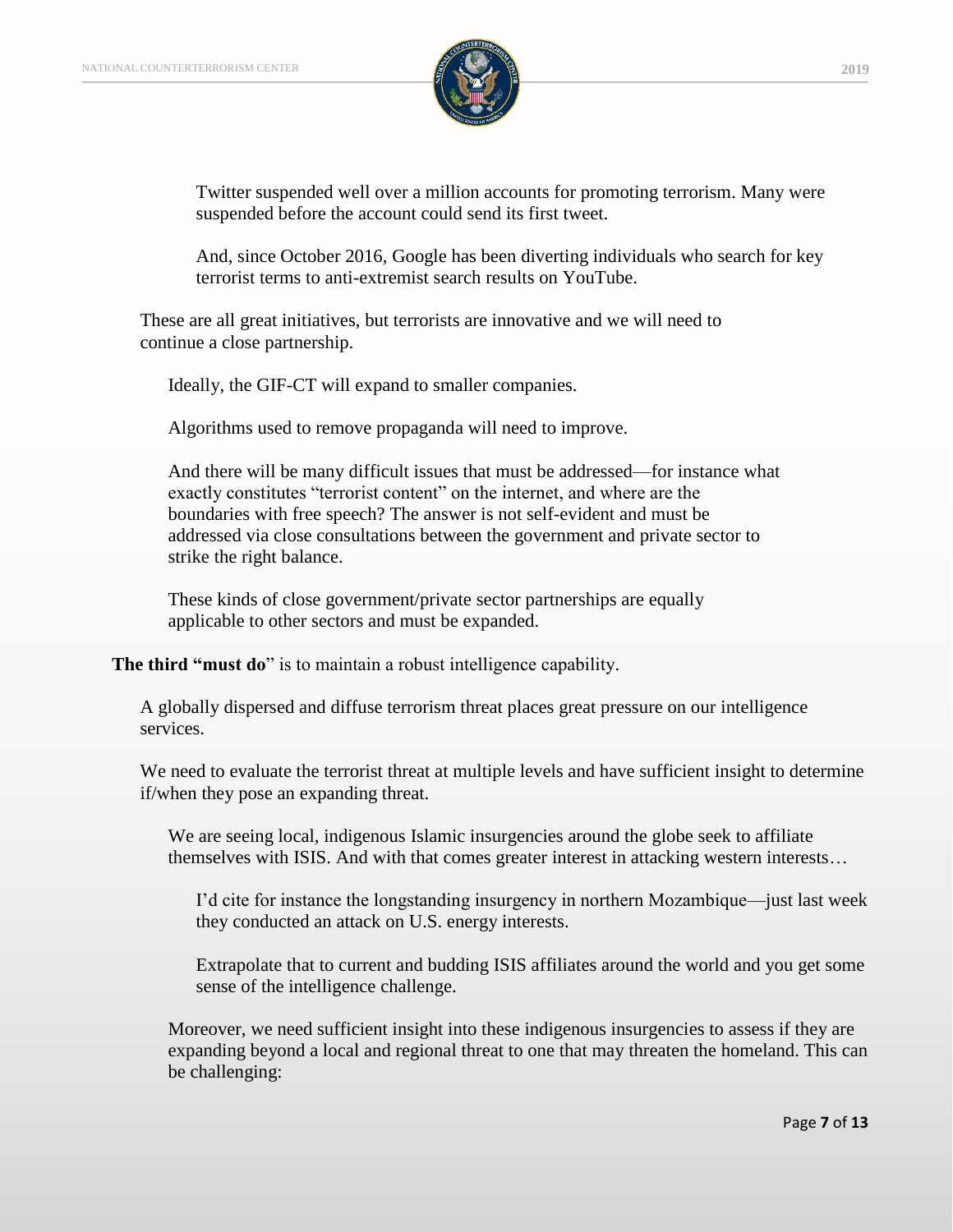

In 2009, we thought of AQAP as a regional threat, but on Christmas Day of 2009 Umar Farooq Abdulmutallab attempted to blow up [Northwest] NW Flight 253 over Detroit with an underwear bomb.

And, in 2010, we viewed the Pakistani Taliban as a regionally-based South Asia threat. And yet they trained Faisal Shahzad who went on to attempt a bombing in NYC's Time Square.

Add to these global terrorist organizations the homegrown violent extremist problem…. No longer are we focused primarily on an external threat that is coming to our countries to attack us, but rather a threat that exists within our own homelands.

Many of our European partners are confronting situations where tens of thousands of individuals have been radicalized. Which individual deserves focused attention by limited investigative resources? And how do services prioritize?

And, that feeds into the **fourth must do**… if we're going to get the intelligence right, we need to get the electrons right. The data challenges we face are extraordinarily complex, particularly when we're dealing with information that is invariably incomplete, generally ambiguous, and often wrong.

If I put you in the shoes of an NCTC analyst, he or she has seen well over 200,000 threats since 9/11; the overwhelming majority were bogus. But how can you be entirely certain when the information first comes in?

To get a little more concrete, we average hundreds of threats to our embassies and consulates every year.

To get even more concrete, our analysts will receive something in excess of 10,000 terrorism-related intelligence reports a day. And those 10,000 reports contain 16,000 names. Daily.

All our services are challenged by the need to process ever-expanding amounts of data in order to uncover potential terrorist plots. With the growth of seized media… and the explosion of social media, the magnitude of the problem only gets worse.

The need to bring together foreign and domestic data—including communications, travel, and financial information, poses complex challenges.

Which information is relevant?

Addressing the legal, policy, privacy, operational, and technical equities associated with processing data remains a work in progress.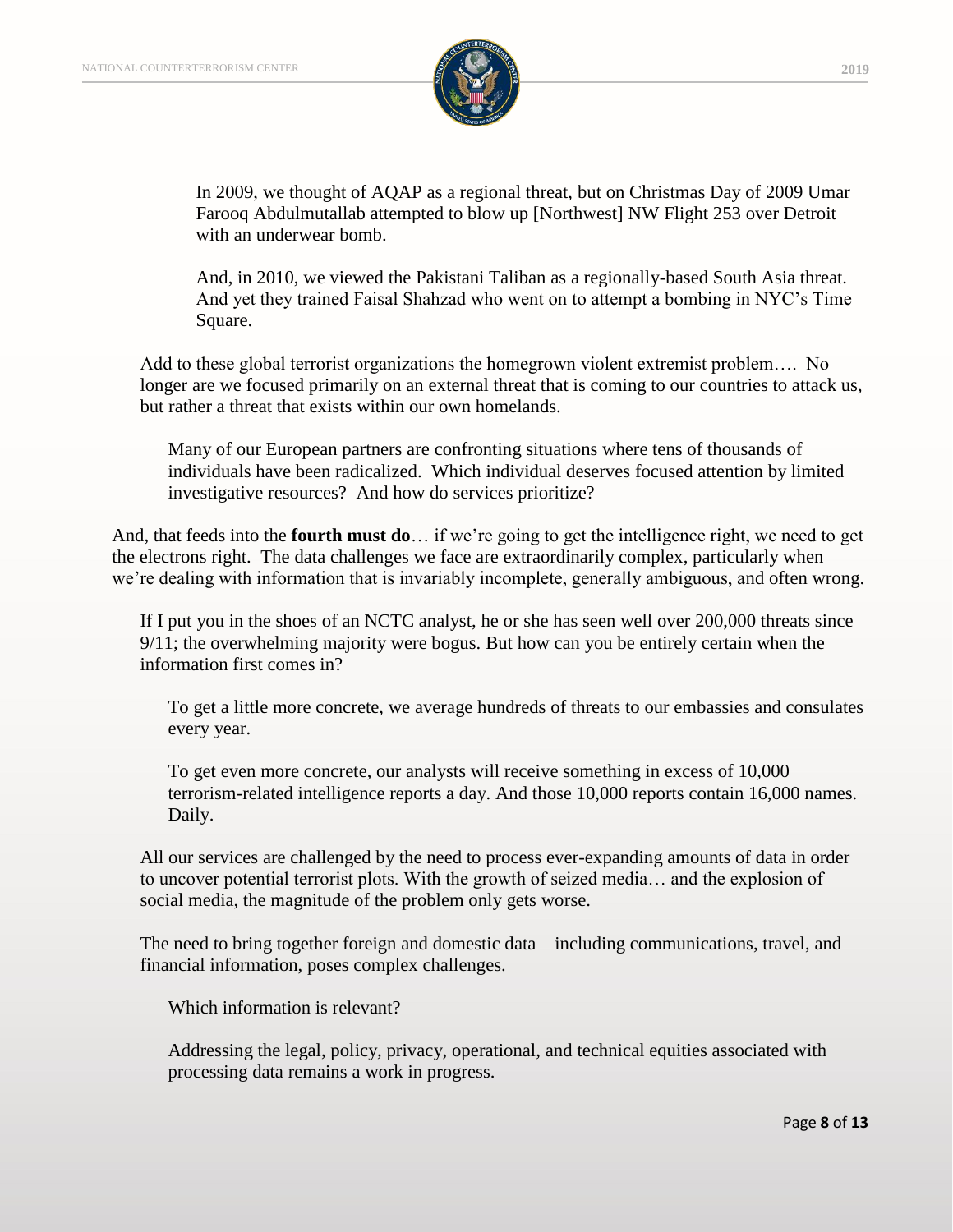

As the haystack has gotten bigger and the needles more subtle, prioritization becomes difficult. Every service around the globe is struggling with this challenge.

So the agenda is a full one. We need to address an ever-evolving implementation plan that extends from the strategic level all the way down to the level of individual electrons.

**Let me turn finally to a very hazy crystal ball**—**what are some of the key questions going forward, the answers to which will help us understand the nature of the terrorist threat in the future.**

**First, how will the foreign fighter problem play out?**

We know that 40,000 foreign fighters from over 100 countries traveled to the so-called Caliphate.

Significant uncertainty exists once we get beyond the top line number.

Something like 7,000 foreign fighters are thought to have left the war zone.

And at least 6,000 have been killed. Far more have probably been killed, but we lack that level of granular insight.

More generally, many countries are having difficulty determining the status and whereabouts of foreign fighters. We periodically see references to foreign fighters about whom we were totally unaware.

Thus far we've seen upwards of 100 foreign fighters conduct more than 50 attacks worldwide. Generally this has occurred in their home country and, as we saw in the case of the attacks in Paris and Brussels, they are invariably more deadly than HVE attacks because of the battlefield training.

While there have been ISIS calls for foreign fighters to disperse to other theaters, thus far, that has been the exception. Though last year a Moroccan foreign fighter conducted the first [vehicleborne improvised explosive device] VBIED suicide bombing in the Philippines.

Amongst the most important foreign fighter questions today revolves around the many hundreds of foreign fighters and their families who are in SDF custody in Syria. And that number is growing.

Thus far, few countries have been willing to repatriate their citizens because of concerns about whether judicial cases could be made.

Depending on how this plays out these individuals could pose a significant threat in the future.

Where foreign fighters end up, the extent to which they remain radicalized, and our collective ability to track them—particularly as they emerge from relatively short prison sentences will be key determinants of the threat going forward.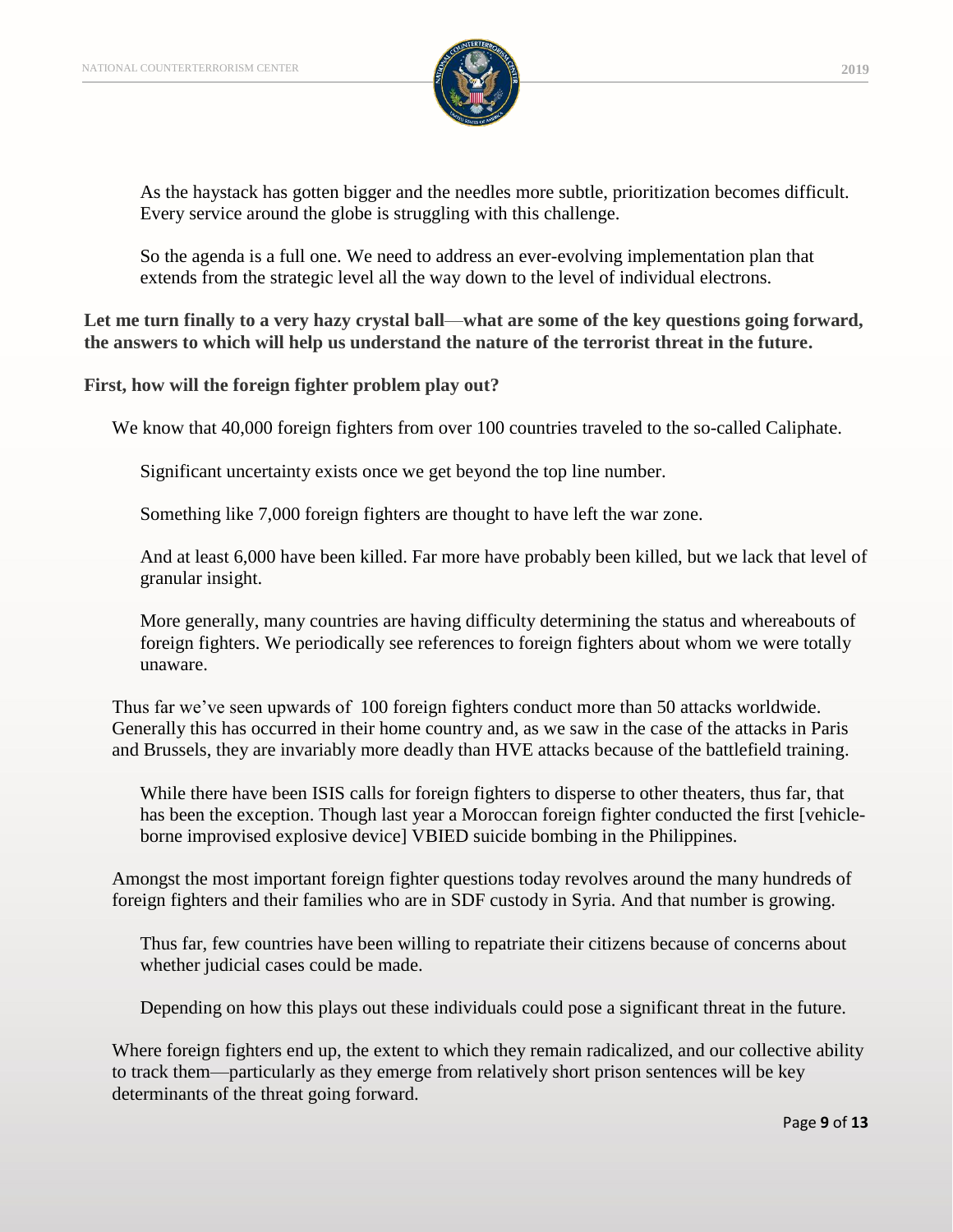

#### **Second, what will be the future of the ISIS insurgency in Syria and Iraq?**

Despite the loss of the Caliphate, ISIS commands at least 14,000 fighters across Iraq and Syria—the number could be far higher. It is worth remembering that prior to the growth of ISIS, the group's predecessor in Iraq was severely degraded and dwindled to fewer than 1,000 fighters with many of its leaders removed from the battlefield.

Today, ISIS is seeking to undermine governance and reconstruction efforts by stoking violence and mistrust along tribal and ethno-sectarian lines.

Since the middle of last year, ISIS has been increasing attacks in areas of Iraq that the group once controlled, conducting kidnappings, assassinations and bombings in many provinces.

And in Syria, ISIS is working to drive a wedge between local authorities and their communities. ISIS has assassinated prominent Arab tribal leaders who worked closely with Kurdish counterparts to bring governance and civil order to Raqqah.

And ISIS is conducting attacks aimed at increasing the financial burden of reconstruction by conducting attacks against government utilities and services, almost certainly with the aim of exacerbating public discord.

We are beginning to see indicators that ISIS is reestablishing control over the populace in some areas.

These efforts are part of the group's strategy to incrementally impose its will and ideology in areas it once openly controlled.

### **While the elimination of the Caliphate is to be celebrated, the insurgency has been a couple of years in the planning and will pose a significant concern.**

Absent security force pressure on ISIS, there is no question that the insurgency will spread. Such pressure, however, though necessary, will not be sufficient:

In Iraq and Syria, economic, political, security and societal conditions will continue to allow ISIS to entrench and to attract local support.

Iraq's security, intelligence and justice systems remain fractured and corrupt. This will continue to foment and exacerbate sectarian tensions.

More broadly, humanitarian and reconstruction aid have simply not kept up with the need.

Millions of individuals remain displaced and lack basic necessities.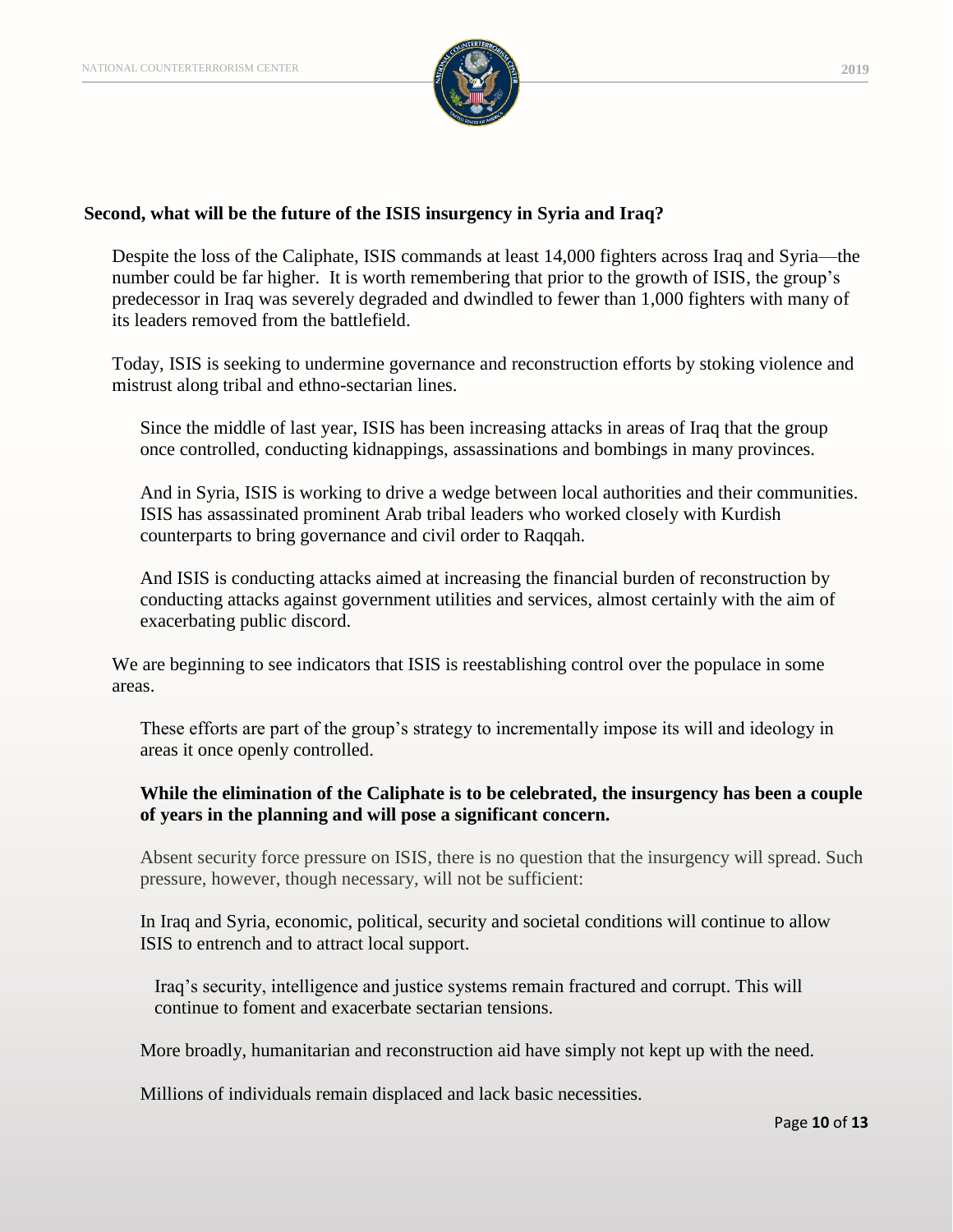

Governance remains a significant challenge.

Sunni discontent across parts of Iraq and Syria will provide fertile ground for ISIS recruitment.

## **The third question relates to AQ and ISIS: How will ISIS evolve in the context of the broader terrorist threat landscape? Here, there are a lot of variables at play.**

AQ's global network has proven its resilience, adapting to the rise of ISIS without losing affiliates. Indeed, it has exploited local conflicts to grow in size and reach.

We don't believe AQ and ISIS will reconcile sufficiently to engage in strategic cooperation—even if one or both groups suffer significant leadership losses. The ideological differences, both in terms of their views on near-term viability of a Caliphate, and the ISIS approach of attacking Shia, are simply too far apart.

But… depending on the region, we do see tactical cooperation. For instance this is the case in West Africa. In other regions, for instance East Africa and Yemen, there is conflict between the groups.

Looking beyond notions of cooperation, we also see a certain ideological blending—particularly in the homegrown violent extremist context.

In many cases, we see HVEs showing support for or drawing inspiration from both groups. Presumably, this reflects the overarching Sunni violent extremist narrative calling for attacks against the West because of perceived Western aggression toward Islam.

In Europe, both attackers and longstanding networks sometimes draw inspiration or help from both ISIS and AQ-aligned groups and ideologies. This has been true in multiple attacks over the past several years—Paris in 2015 and since then, Manchester and London Bridge.

At this point, it simply isn't clear whether we'll see ISIS continue in its current form, see it partially supplanted by AQ, or see further ideological blending.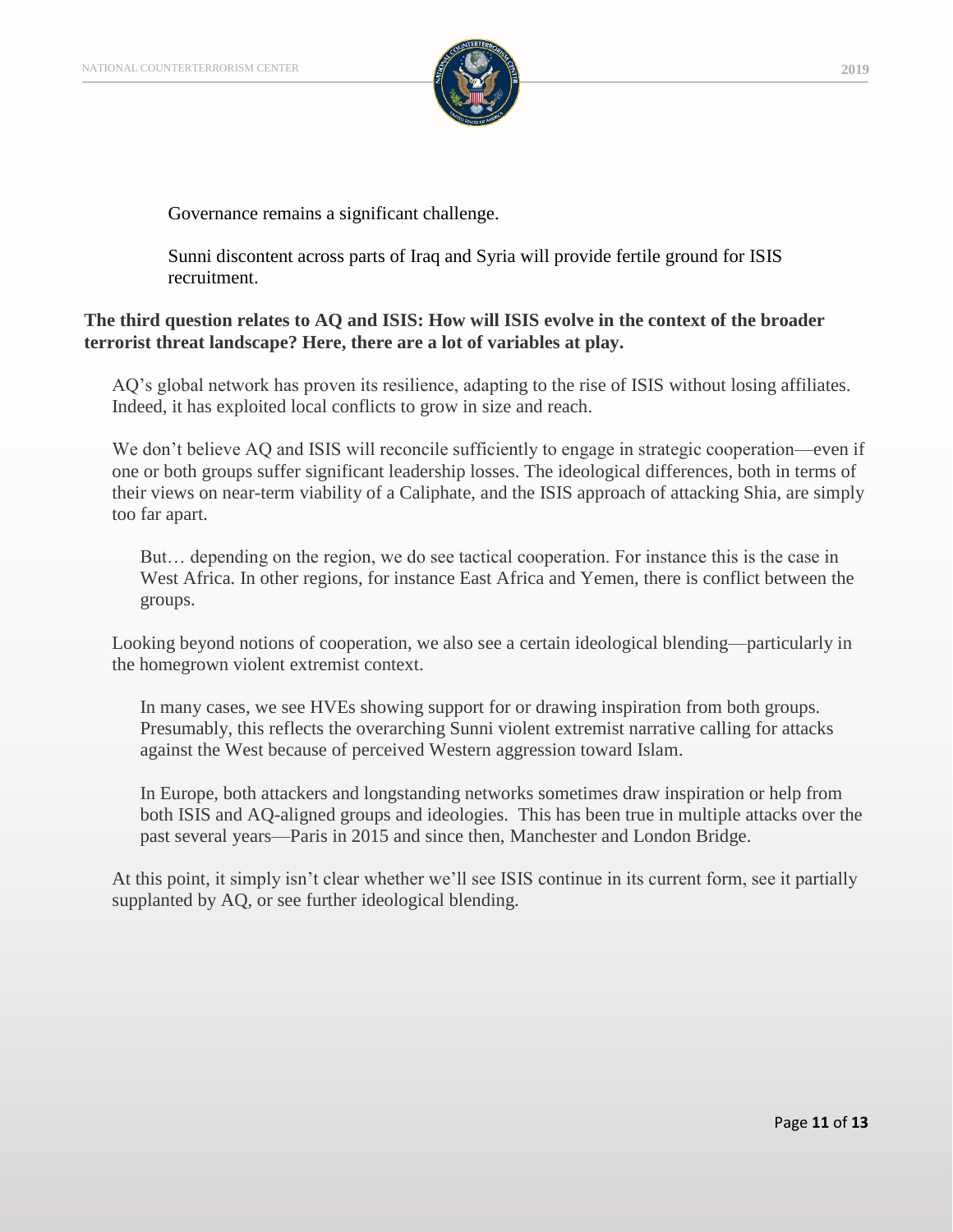

# **The last question, and perhaps the most important… What can/will be done to address the resonance of the ideology?**

As noted earlier, we can't capture/kill our way out of this. So, unless you believe the fervor will simply burn itself out, we will be faced with a growing radicalization problem around the globe. Much of the answer must be found within Islam, but Western countries have a role.

No single factor captures the complexity of the radicalization process among disaffected Sunni youth worldwide. We believe a mix of factors contribute to the radicalization of Sunni youth, their recruitment to extremist organizations, and their mobilization to violence.

In the U.S., *Group factors* played an important role in the radicalization of the Tsarnayev brothers who attacked Boston. P*ersonal factors* including individual setbacks, *sociopolitical factors* related to U.S. involvement in Iraq and Afghanistan, and *ideological factors* related to consumption of violent extremist messages.

In Germany, Denis Cuspert, a notorious foreign fighter, was influenced by a combination of *personal factors,* including a drive for belonging and achievement, and *ideological factors*.

In Belgium, Abdelhamid Abaaoud who led the Paris attacks was radicalized in prison. *Community factors,* including insularity and isolation from broader society, likely interacted with *sociopolitical factors* related to the Syrian conflict.

Outside the West, we are gradually accumulating more empirical data. For instance:

The International Centre for the Study of Radicalization (ICSR) examined a documentation for 759 Saudi recruits attempting to join ISIS in 2013 and 2014. They found that "the greater political turmoil and instability and the heightened sectarianism in the region explains more about the radicalization of Saudi IS foreign terrorist fighters than mere socioeconomic or pure religious ideology."

In 2017, The United Nation Development Program Regional Bureau for Africa evaluated 718 active or former African extremists––mostly from al-Shabaab or Boko Haram––identifying that religious and economic factors as well as government actions played a role in their radicalization and recruitment into these extremist organizations.

In addition to teens and adults in all of our societies, we face growing radicalization in prisons and even amongst young children who are being targeted by extremist propaganda.

To address the problem, there are various initiatives around the globe associated with messaging, deradicalization, defection programs, reintegration efforts, and off-ramping—as well as broader programs focused on good governance, economic development and human rights.